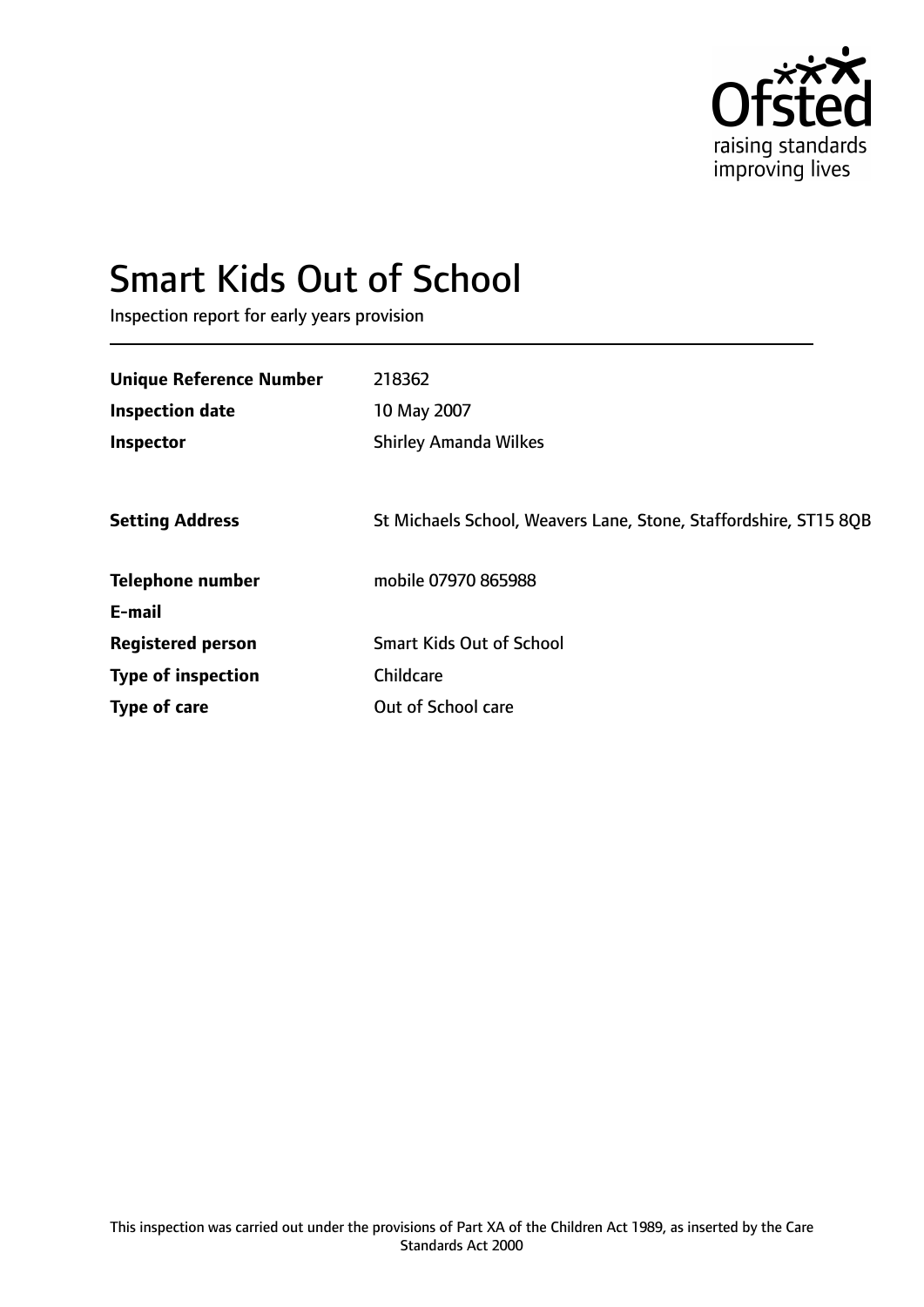#### **ABOUT THIS INSPECTION**

The purpose of this inspection is to assure government, parents and the public of the quality of childcare and, if applicable, of nursery education. The inspection was carried out under Part XA Children Act 1989 as introduced by the Care Standards Act 2000 and, where nursery education is provided, under Schedule 26 of the School Standards and Framework Act 1998.

This report details the main strengths and any areas for improvement identified during the inspection. The judgements included in the report are made in relation to the outcomes for children set out in the Children Act 2004; the National Standards for under 8s day care and childminding; and, where nursery education is provided, the *Curriculum guidance for the foundation stage.*

The report includes information on any complaints about the childcare provision which Ofsted has received since the last inspection or registration or 1 April 2004 whichever is the later.

#### **The key inspection judgements and what they mean**

*Outstanding: this aspect of the provision is of exceptionally high quality Good: this aspect of the provision is strong Satisfactory: this aspect of the provision is sound Inadequate: this aspect of the provision is not good enough*

For more information about early years inspections, please see the booklet *Are you ready for your inspection?* which is available from Ofsted's website: *www.ofsted.gov.uk.*

#### **THE QUALITY AND STANDARDS OF THE CARE**

On the basis of the evidence collected on this inspection:

The quality and standards of the care are good. The registered person meets the National Standards for under 8s day care and childminding.

#### **WHAT SORT OF SETTING IS IT?**

Smart Kids Out of School Club is privately owned and opened in 1997. It operates from a large classroom and hall in St Michael's Primary School in Stone, Staffordshire. A maximum of 50 children may attend the setting at any one time. It is open from Monday to Friday. Opening hours are from 07.30 to 09.00 and from 15.30 to 18.00 term time only. Children are able to attend for a variety of sessions. There is access to a safe and secure outside play area.

There are currently 120 children aged from three years to 11 years on roll. The club provides care for children attending the school and the local middle school.

Five staff regularly work with the children and a further two staff are available to cover if needed. More than half of the staff hold a suitable childcare qualification to level two or three.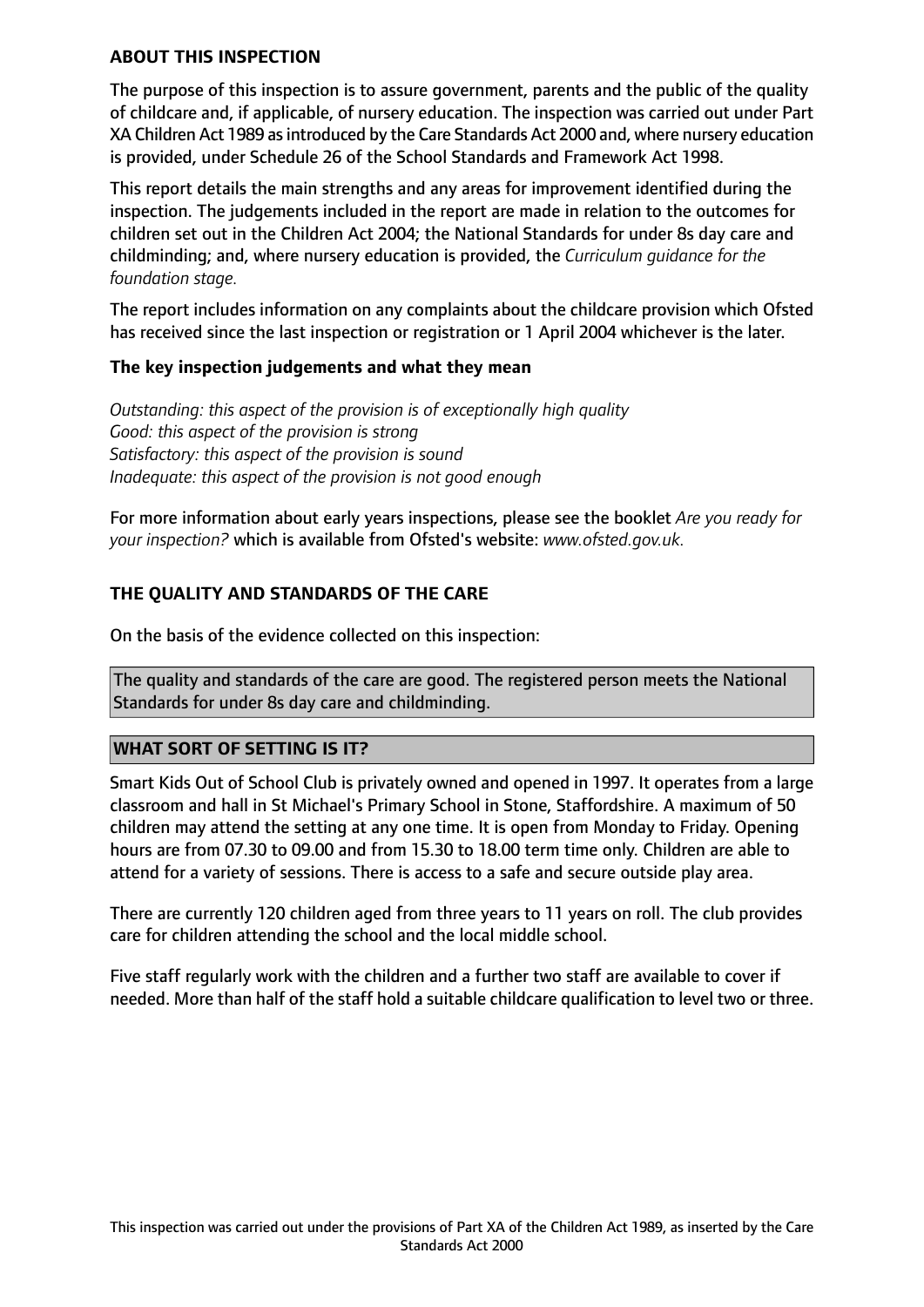#### **THE EFFECTIVENESS OF THE PROVISION**

#### **Helping children to be healthy**

The provision is good.

Children are cared for in a clean, welcoming environment, where they learn the importance of simple good health and hygiene practices through daily routines. They understand, for example, the need to wash hands their before eating and after toileting to remove germs. All documentation which supports children's health is in place, for example, accident and medication records and consent to seek emergency medical advice or treatment.

Children's dietary needs are met well in partnership with parents. All needs are fully discussed and recorded and staff are fully aware of children's individual needs. Snacks provided offer healthy choices to the children, including fruit, toast and sandwiches. This helps children develop a positive attitude to healthy eating.

Children enjoy a balanced range of activities indoors and outdoors. They take part in physical activities using the playground and playing fields attached to the school. Children enjoy playing with the balls and using the wooden adventure play equipment. This encourages the children to develop control of their bodies and contribute to a healthy lifestyle.

#### **Protecting children from harm or neglect and helping them stay safe**

The provision is good.

Children are cared for in clean and well-organised environment where risks to children are limited. Daily risk assessments are carried out, which ensure all areas and equipment are safe. Good security procedures are in place, for example, the classroom used for the main care has a door lock and a bell is used by parents and visitors to gain entry. Effective procedures for the collection of children help to ensure that children are kept safe and are not able to leave with persons not nominated by parents and cares. For example, all persons who are allowed to collect the children are listed by parents and carers on the individual children's admission forms and a password system is also used.

The staff ensure that the children are supervised at all times. Children's well-being and their understanding of keeping themselves safe is well promoted, for example, children know to ask before leaving the room to join children playing outdoors. Children know what to do in an emergency to keep safe. They recognise the sound of the fire bell and know to line up by the exit door and are aware of the assembly point in the playground.

Staff have a clear understanding of child protection issues and the correct procedures to follow for reporting concerns. The group has all the up-to-date information regarding child protection, for example, First Response leaflet. Consequently children's welfare is safeguarded.

#### **Helping children achieve well and enjoy what they do**

The provision is good.

Children are confident and secure in a welcoming environment. They enjoy their time at the out of school club where they can choose from a good and varied range of games and art and craft activities, for example, knitting and weaving. The children's confidence and independence is built upon by them being able to make their own decisions about their play and how they spend their time at the group, for example, the building of a tent for role play.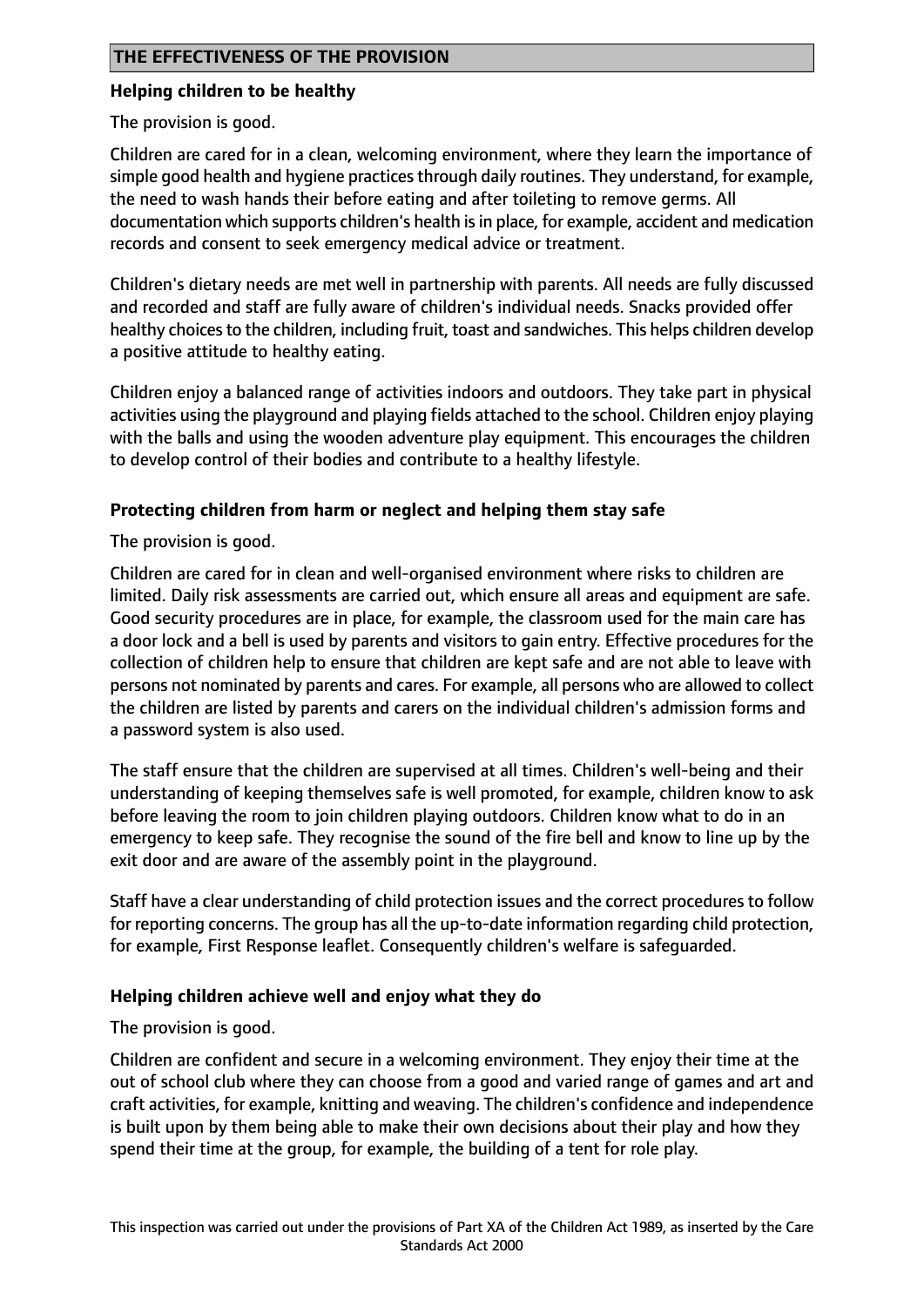Children are supported by the staff who encourage the children to extend their experiences and are involved in listening and talking to them and joining in activities with them. They play co-operatively with their peers, for example, compiling a list of names and time slots for turns on the popular electronic games.

All children enjoy regular outside play which provides children with space to play team games, for example, football and to use the fixed wooden climbing equipment. They enjoy riding bicycles and scooters, all of which stimulates and encourages their physical development.

## **Helping children make a positive contribution**

The provision is good.

Children are recognised as individuals and their self-esteem is promoted by the staff offering lots of praise and encouragement. Children play together, showing concern for others, taking turns and sharing equipment. Clear behaviour boundaries are in place. Children are developing a sense of belonging as they are able to help out with tasks such as helping to tidy away after snack time. They are also encouraged to take part in activities for fundraising, for example, completing knitted squares to make a blanket to be raffled at the school summer fayre. Children are developing a satisfactory understanding of the wider world, the local community and its diversity through planned activities which reflect positive images. The setting is able to support children with learning difficulties and/or disabilities and staff have an appropriate understanding of how they can provide suitable care and ensure inclusion for all.

Good relationships with parents are promoted by them being able to access information from the notice board and information booklet about how the club is run and what the club has to offer. There is good communication between staff and parents. Staff are available to speak to parents daily, ensuring the needs of the children are met.

# **Organisation**

The organisation is good.

All policies and procedures are in place to promote the well-being of the children. Staff have a clear understanding of their roles and responsibilities. Staff organise space well to promote children's self-confidence and help them operate independently in the environment. Daily registers are maintained and the times of children's arrival and departure are recorded, but the registration system used does not detail the children who are expected to attend the club at each session, which compromises children safety.

There are clear systems in place for the recording of accidents and medication administered. All consent forms are in place, and are signed by parents. Children's records within the out of school club contain most of the information needed daily, however, not all contain emergency contact details. This compromises children's well-being in an emergency situation.

A staff register and a visitors book is maintained. The use of staff time is good, ensuring children's health, safety and enjoyment of the out of school club. The provision meets the needs of the range of children for whom it provides.

### **Improvements since the last inspection**

At the last inspection the group was asked to put in place clearly defined proceduresthat would be followed if a child was lost or not collected. They were also asked to improve the written